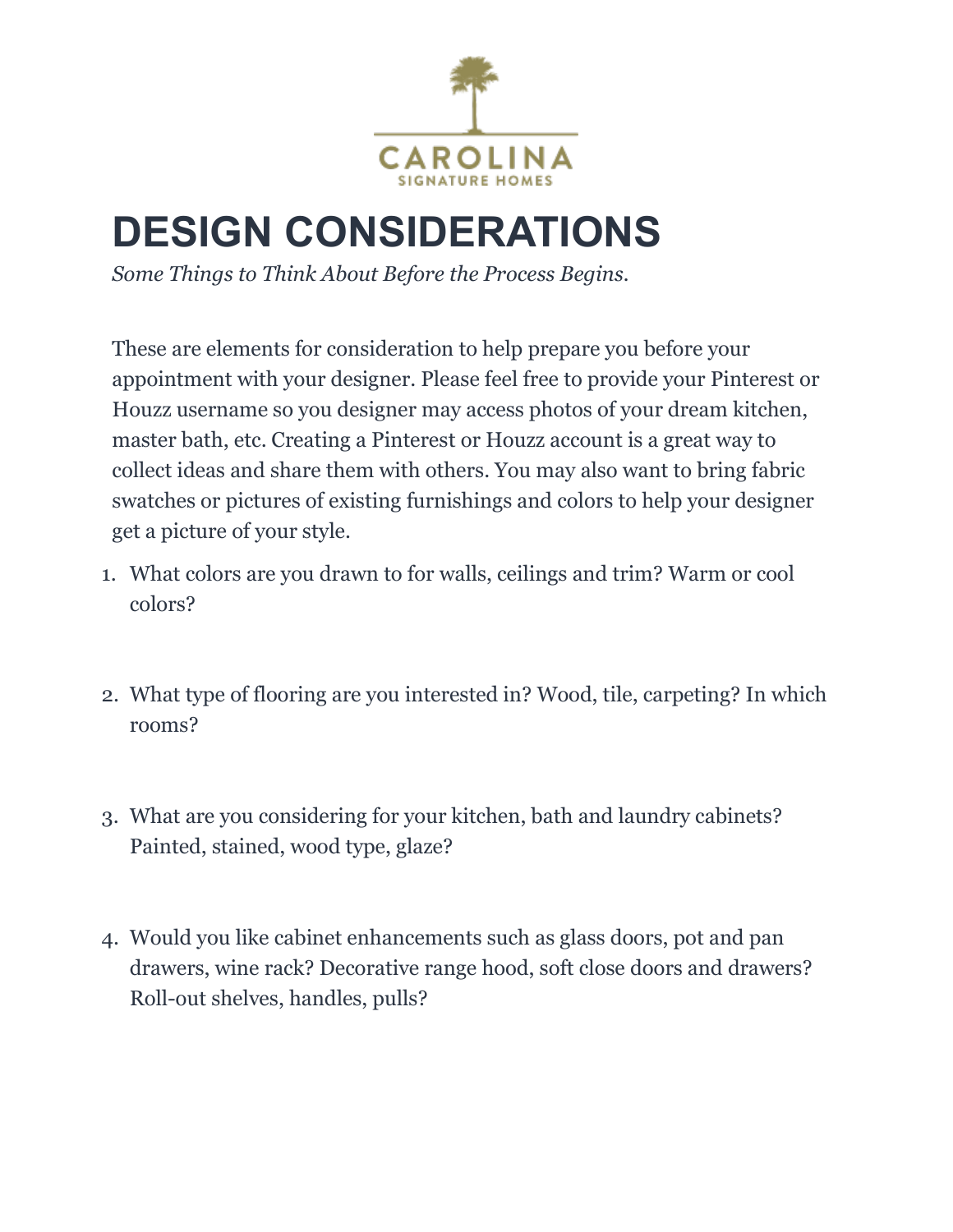

## **DESIGN CONSIDERATIONS**

*Some Things to Think About Before the Process Begins.*

- 5. Do you want a center island? If so, is it finished the same as the kitchen cabinets? Is there a special function you would like to see? How many bar stools? Do you want the same height bar as the island counter or do you want a raised bar?
- 6. Are you considering built-in cabinetry in any other room? The mudroom? Laundry room? Family/great room? Study? What finishes and how do you see them functioning?
- 7. Countertops: Granite, quartz, marble, polystone or cultured marble? Any exterior countertops for outdoor grilling areas? (Choices could include brick, stone, granite or concrete.)
- 8. Don't forget the backsplash. Any thoughts or pictures of how you would like it to look would be helpful.
- 9. Baths and Plumbing Fixtures: Are you more traditional or contemporary? Chrome, brushed nickel or oil rubbed bronze? Do you want a soaking tub in your master bath or would you prefer an oversized shower? Have you thought about a curbless shower?